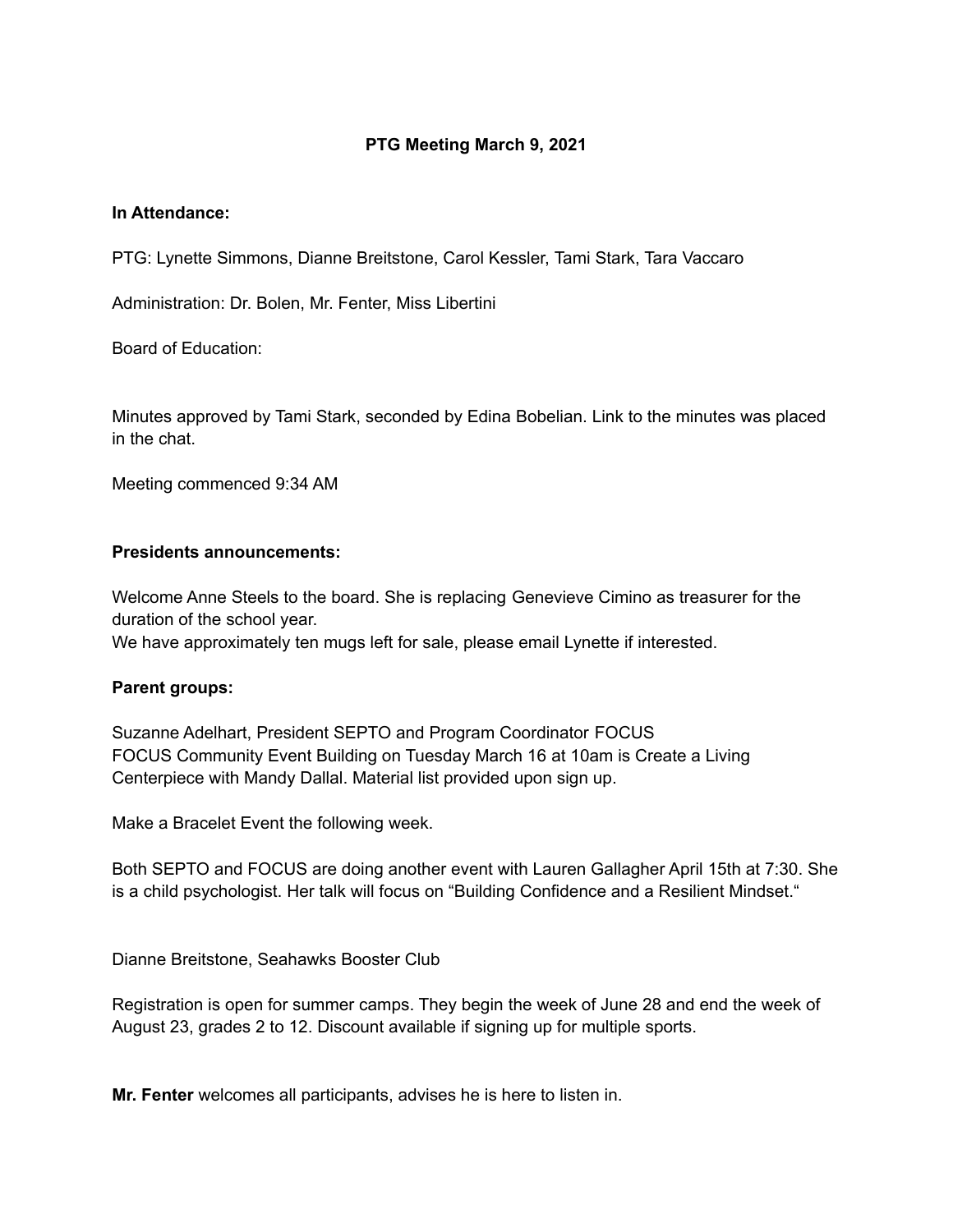#### **Dr. Bolen:**

The state education department put in a request with the federal Department of Education for a waiver to not hold the Regents or 338 exams. They were denied the request for the 338 exams. In April the ELA exam will be held, and early May is math. This pertains to the junior high students. The decision as to whether or not all the Regents exams will be canceled is pending.

We may have to hold four Regents exams. They are: Living Environment, Algebra I, Biology and English. This impacts the 8th, 9th and 11th grades. The week of March 15 the Board of Regents is meeting to discuss further, and the district is awaiting final word as to whether or not these four exams will be held. All other Regents exams, aside from these four, will be canceled, and no Regents exams in August will be administered. New York State has an agreement with the federal government to administer these four Regents exams as a way of measuring student progress, so at this point we're obligated to hold those four tests. There will most likely be a new Regents schedule issued if only those four Regents exams are held. If no Regents exams are held, there will be additional classroom learning. The district is in a holding pattern until they hear from the state as to what the federal government has mandated.

How the Regents scores are used is a local decision by each individual school district. Traditionally, in our district, they have counted as a fifth quarter. If no Regents exam is held the letter "E" will show up on a student's transcript, much the same way it did last year. "E" stands for exempt. The federal government may want these four Regents exams to be held for accountability purposes.

What if a child is quarantined during the test date? There is no make up as no August exams are being given. They would receive an "E". He is awaiting detailed instructions from the state which he anticipates receiving later in the spring.

The College Board has opened an additional testing window for our AP students, which will run from May 18 to May 27. June 8th is AP Human Geography. This provides more study time, and there will be a mix of virtual and paper-based testing. In early April teachers will be able to review with their students the digital testing platform.

## **Kim Libertini, STEM Director**

She will discuss summer programs in STEM and what students can apply for. Ms. Libertini shared her screen with the meeting's participants. Science research programs are available, and it is not necessary for your child to be enrolled in the high school summer research program to qualify for this experience. The application process is very detailed and rigorous. Many apply and it is difficult to secure a spot.